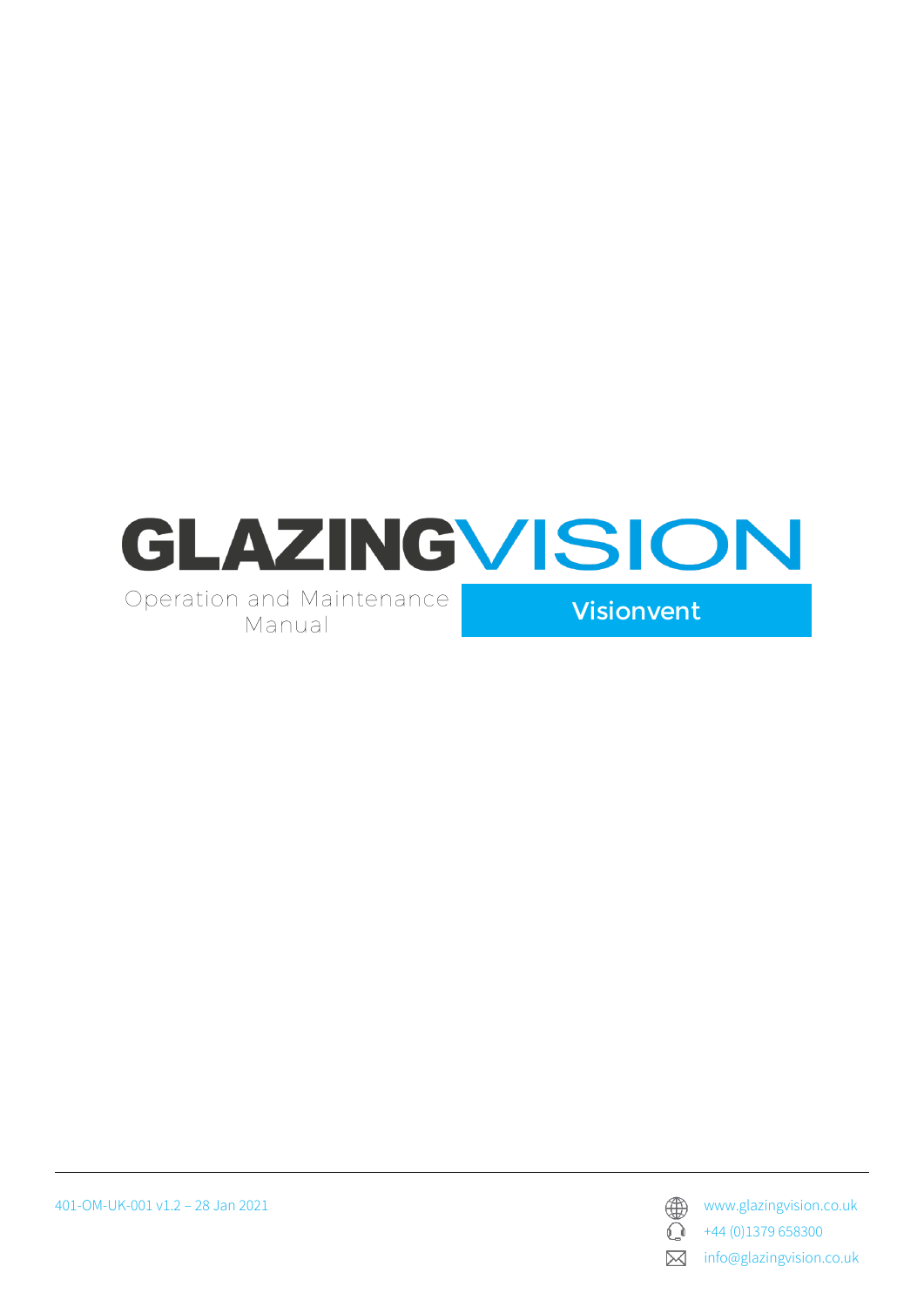### **Contents**

| Section Description                              |                |
|--------------------------------------------------|----------------|
| Introduction                                     | 3              |
| Safety Information                               | $\overline{4}$ |
| Electric Visionvent Controls and Operation       | 6              |
| Electric Visionvent Manual Override              | $\mathsf{S}$   |
| Electric Visionvent Troubleshooting              | 11             |
| Chain Actuated Visionvent Controls and Operation | 13             |
| Chain Actuated Visionvent Manual Override        | 14             |
| Chain Actuated Visionvent Troubleshooting        | 15             |
| Manual Crank Visionvent Operation                | 16             |
| Manual Crank Visionvent Manual Override          | 16             |
| Glass Specification and Breakage Instructions    | 17             |
| Routine Testing and Maintenance                  | 17             |
| Disposal at End of Life                          | 18             |
| Security and Certification                       | 18             |
| Serial Number                                    | 19             |
| Warranty Information                             | 19             |
| Maintenance Log                                  | 20             |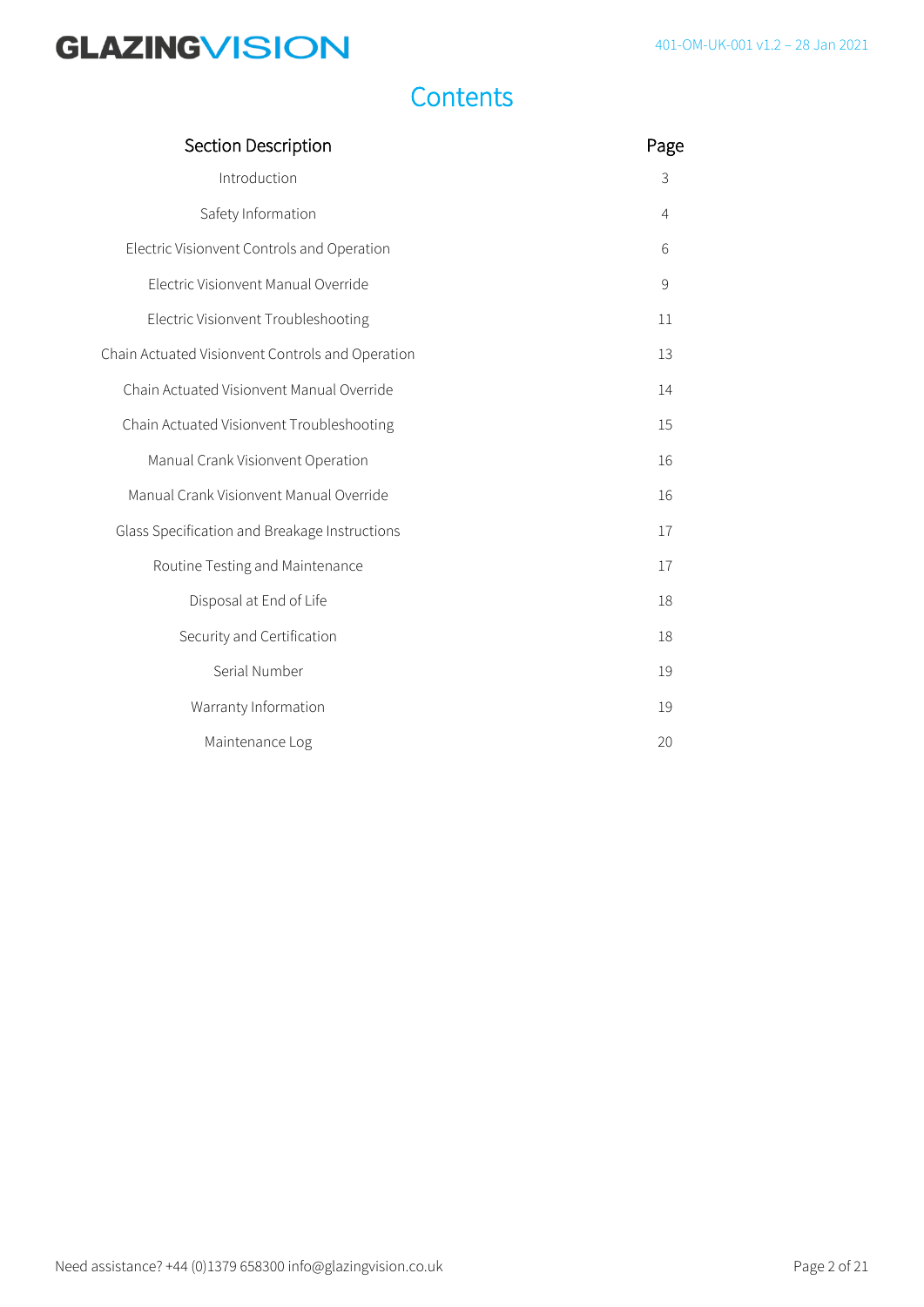### Introduction

Thank you for purchasing a Glazing Vision Visionvent. We hope that it gives you many years of service. Available in electric, chain actuated and manual crank versions, the Visionvent is an opening product designed to provide ventilation. The product can be opened to a maximum height of approximately 320 mm (varies depending on product type).

The product is intended to provide natural daylight, day-to-day ventilation and weather resistance. It is not suitable for use as access.

A variety of optional extras including a rain sensor, thermostat, remote control, Building Management System connectivity and easy clean coating are available.

This product is robust and long-lasting, boasting excellent thermal performance, air tightness and reliable operation.

Servicing and maintenance must only be carried out by suitably qualified personnel. Care should be taken when working on the product, avoiding accidental damage and ensuring operational reliability. The mechanisms are very powerful, at no time should hands or arms work through the mechanisms, always work around them. Maintenance requirements can be found within this manual and maintenance log records must be completed to ensure the unit performs as required and the warranty is not invalidated.

Should you have any queries beyond this manual please do not hesitate to contact Glazing Vision.

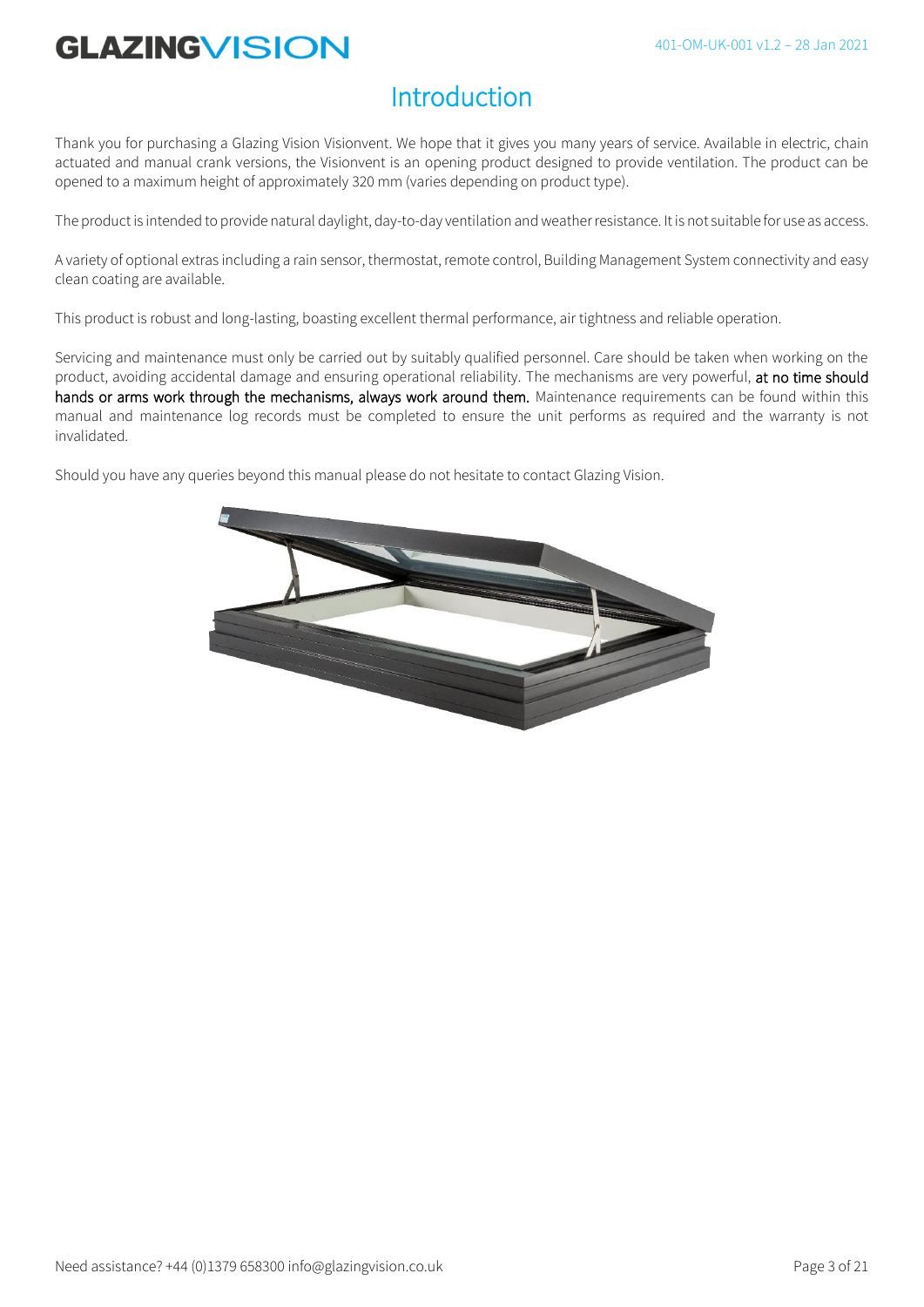### Safety Information

Accessing your rooflight in order to carry out routine maintenance may involve working at heights, working at an unusual angle, being in unfamiliar locations or all of these. Before work is commenced, stop and consider the best way to carry out the task and what hazards you might encounter.

| GLAZING<br><b>ISION</b> | Let our experts carry out your routine maintenance with a maintenance contract.<br>+44 (0)1379 658300<br>$\mathbb{O}$<br>info@glazingvision.co.uk<br>$\boxtimes$                                                                                                                                                                                                                                                                                                                                                                                                                                                                                                                                                                                           |
|-------------------------|------------------------------------------------------------------------------------------------------------------------------------------------------------------------------------------------------------------------------------------------------------------------------------------------------------------------------------------------------------------------------------------------------------------------------------------------------------------------------------------------------------------------------------------------------------------------------------------------------------------------------------------------------------------------------------------------------------------------------------------------------------|
|                         | Consider:<br>How you will safely access your rooflight to carry out maintenance.<br>Any openings, voids or unprotected edges that might pose a significant risk whilst working at height.<br>Using an elevated platform, cherry picker or scaffolding in preference to a ladder.<br>If specialist access is needed.<br>What personal protective safety equipment is required.<br>How you will transport equipment to the rooflight.<br>How you will work so as not to drop equipment.<br>Your personal capability to safely carry out the task.<br>Wearing suitable clothing so as not to snag or catch on things.<br>Impact of weather on the task, especially driving rain and high winds.<br>If in doubt, please contact Glazing Vision for assistance. |
|                         | Anticipated hazards may include:<br>Falls from height.<br>Unsafe use of ladders.<br>Equipment falling from height.<br>Slips, trips and falls.<br>Fragile roof areas.<br>Finger or clothing entrapment in mechanical or moving parts.<br>Working with electricity.                                                                                                                                                                                                                                                                                                                                                                                                                                                                                          |
|                         | Do not attempt to repair, move or dismantle the product unless suitably competent and qualified to do so,<br>with the appropriate safety measures in place. Any repairs and/or movement of the product may invalidate<br>the warranty. Please seek advice from Glazing Vision.                                                                                                                                                                                                                                                                                                                                                                                                                                                                             |
|                         | Any electrical work is to be carried out by a qualified and competent electrician in accordance with Glazing<br>Vision's wiring diagram(s).                                                                                                                                                                                                                                                                                                                                                                                                                                                                                                                                                                                                                |



### Warning

#### The following warnings are here to prevent personal injury and damage to the product. Please follow them explicitly.

- The product must be properly installed and commissioned in accordance with the installation manual before it is used.
- Use the product only for its intended purpose.
- Regular cleaning and maintenance must be carried out according to the guidelines described in this manual.
- Glazing Vision strongly recommends that any work is carried out by suitably qualified individuals (e.g. Glazing Vision trained personnel or contractors, or an experienced electro-mechanical service engineer).
- Do not touch the motors/mechanisms after operating the product as they may become hot.
- Do not walk or sit on the unit.
- Risk of crush and/or trapping injuries. Make sure that fingers and other obstructions are kept clear of the product and its mechanisms at all times.
- Overcurrent protection is designed to prevent damage to the product and its mechanisms. It should not be relied upon to prevent injuries.

Need assistance? +44 (0)1379 658300 info@glazingvision.co.uk Page 4 of 21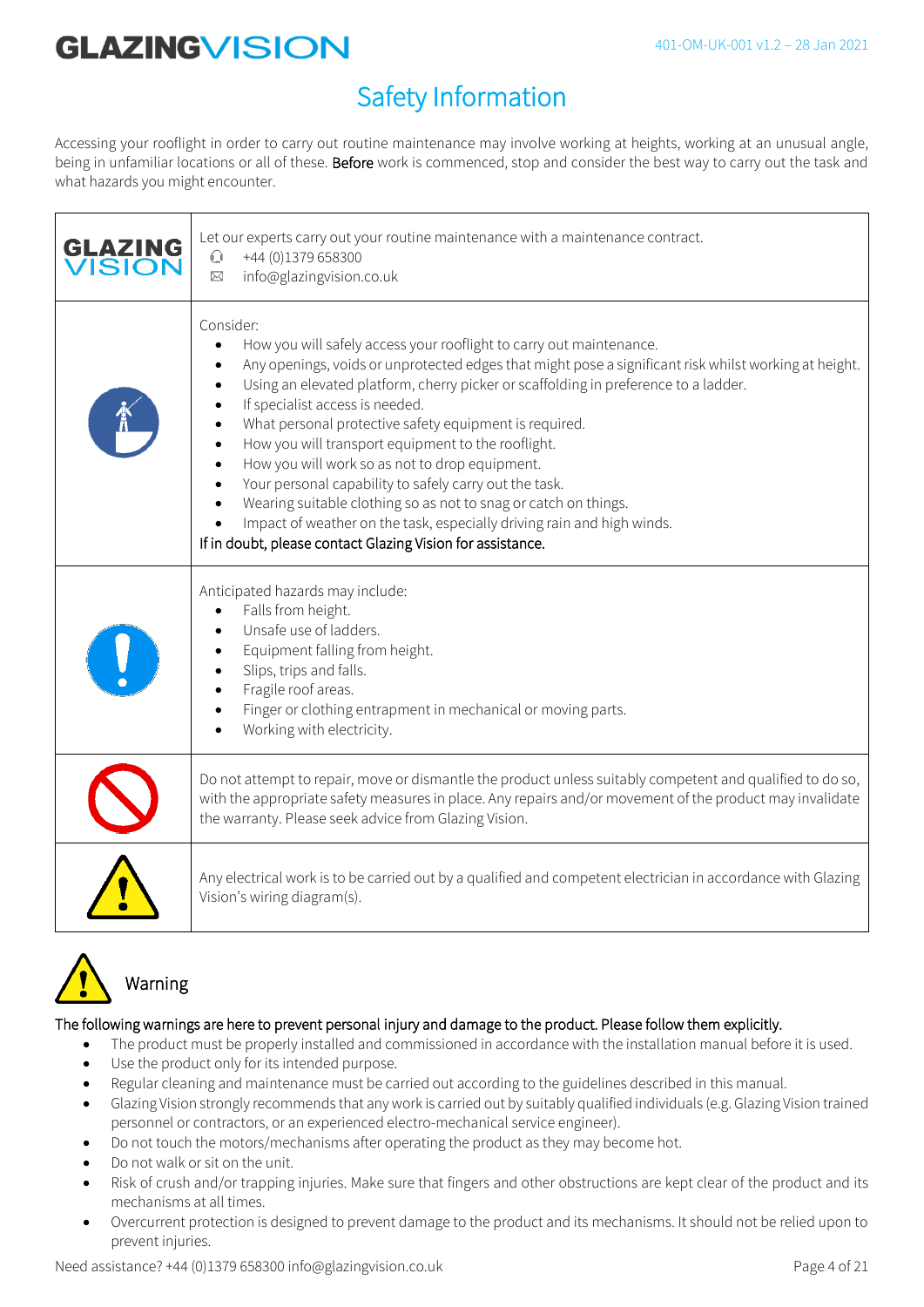- Do not place anything on, or cause obstruction to, the moving sections of the product as this may cause damage to the mechanisms/product and/or prevent the unit from opening/closing.
- Do not allow unauthorised persons (e.g. children) to operate the product as this may lead to personal injury or damage to the product. Do not leave children or pets unsupervised near the product – it may open/close unexpectedly (e.g. due to the rain sensor activating) and cause injury.
- Do not pull on the cables where they exit the product. Doing so may loosen connections, result in damage to the product and/or create the need for a repair visit.
- Do not leave the product open in the rain, this could damage the control board and/or mechanisms. If required, a rain sensor can be specified at the time of order.
- Should any cables or electrical components break or become damaged, have them repaired or replaced immediately. Deteriorated insulation of electrical parts or overloading may cause an electric shock or fire.

For more information or assistance please contact Glazing Vision.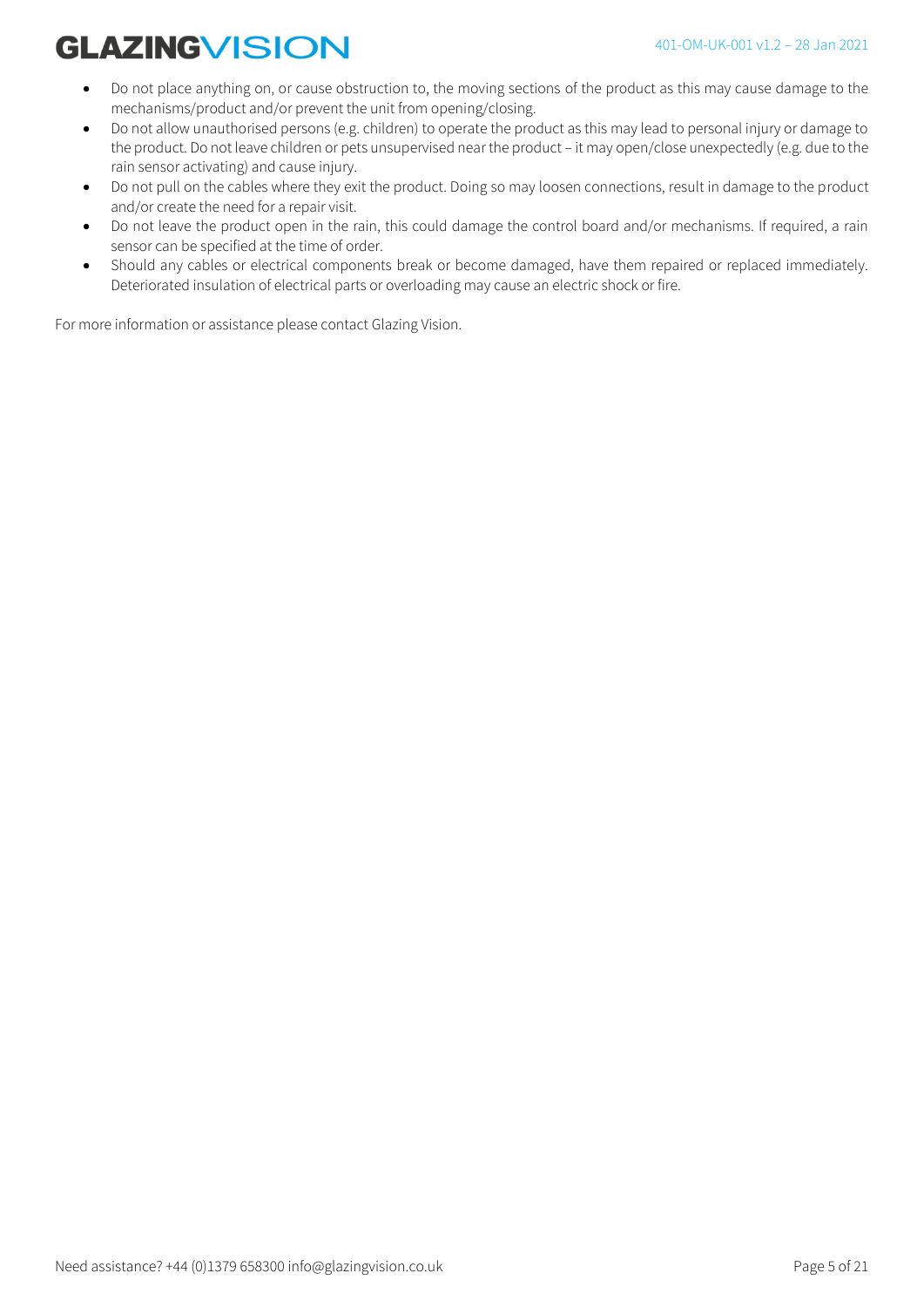### Electric Visionvent Controls and Operation

Various options are available at time of order. If specific data is required for your product, please refer to your order confirmation or contact your supplier for assistance.

### Control Switch

The standard operation of the unit is via the supplied wall mounted control switch and can be operated using two different methods as explained below:



*Figure 1 – Wall mounted control switch*

'One touch' operation – A press of up to 5 seconds will be interpreted as one touch. Press and release the control switch once in either the up or down direction - the product will open or close fully. Partially open positions can be achieved by pressing the control switch again at any point during the open or close cycle.

Conventional 'hold' operation – Press and hold the control switch until the product has reached the desired position. Releasing the switch stops the product in that position (as long as the control switch has been pressed for more than the 5 seconds recognised as 'one touch' operation). Note that the product will stop automatically when it becomes either fully open or closed.



Do not leave your product open in rain or inclement weather. Glazing Vision cannot be held responsible for damage caused by failure to comply with this instruction.

### *Status Light*

The status light will illuminate green if the product is functioning normally. If the status light displays another colour, please refer to the troubleshooting section of this document.

### Remote Control (Optional)

The remote control unit functions in the same way as the wall mounted control switch but allows you to open and close your product from a short range. It has 3 control buttons, open, stop and close - the stop button can be used for partial opening.

The remote control is powered by 2 x AAA batteries. In order to preserve the batteries, the remote control will switch itself off after a brief period of inactivity. It will switch itself on when any of the buttons on the remote control are pressed. To replace the batteries, remove the small hex screws found on the rear of the remote to allow access inside. Note the polarity when inserting the new batteries.



*Figure 2 – Remote control*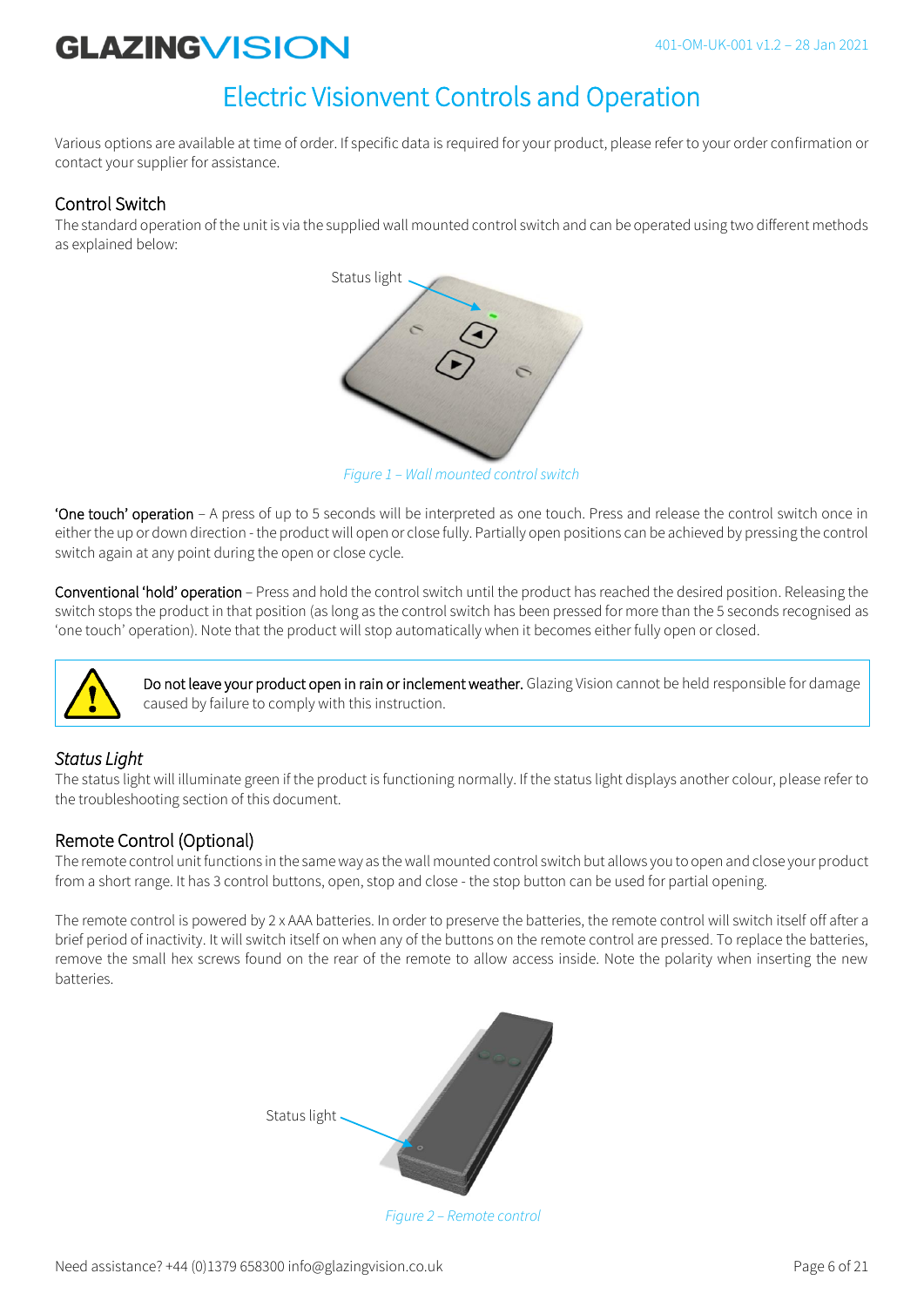### *Pairing a Remote Control*

Additional remote controls can be paired to or unpaired from the product. To put the product into pairing mode and prepare it for adding or removing a remote control follow these steps:

- 1. Ensure that the product is fully closed.
- 2. Press and hold the CLOSE (down arrow) button on the wall-mounted control switch.
- 3. Still holding the CLOSE button, press and hold the OPEN (up arrow) button.
- 4. As soon as the status light starts flashing, release both buttons.

The control switch status light will now flash red and blue alternately for 2 minutes. You now have a 2 minute window in which to pair the remote to the product.

### *To Add a Remote*

Press any of the buttons on the remote control during the 2 minute pairing window. Wait for approximately 30 seconds and then press either the open or close buttons (this needs to be done before the 2 minutes are up). The remote control should now be paired to the product. When using the remote control its status light will illuminate green when the product is in motion.

### *To Delete a Remote*

Ensure there has been at least 2 minutes since either the product was first powered up or from when the pairing procedure was initiated (i.e. you are not in the 2 minute pairing window). Press all three buttons on the remote control together and immediately release them. The status light on the remote control should turn red for a few seconds and then turn off. If it turns green or amber, try pressing the three buttons again. When the red status light turns off, the remote will be unpaired from the product.

### Rain Sensor (Optional)

The rain sensor automatically closes the product when moisture is detected. When the product is opened it activates the built-in low power heater to evaporate any surface moisture (this will remove condensation/dew but not large amounts of standing water or ice). If moisture is still detected, the product will close on the assumption that it is raining (the status light will illuminate green). The control switch status light will also flash intermittent green indicating a closure due to rain. The rain sensor should be positioned horizontally (in line with the ground) in a location that will ensure that it is exposed to the rain and must be kept clean to function correctly.



### Thermostat (Optional)

The thermostat offers control of the product to regulate the temperature within the building. For security reasons, when the property is unoccupied, the thermostat should be switched off and the product closed.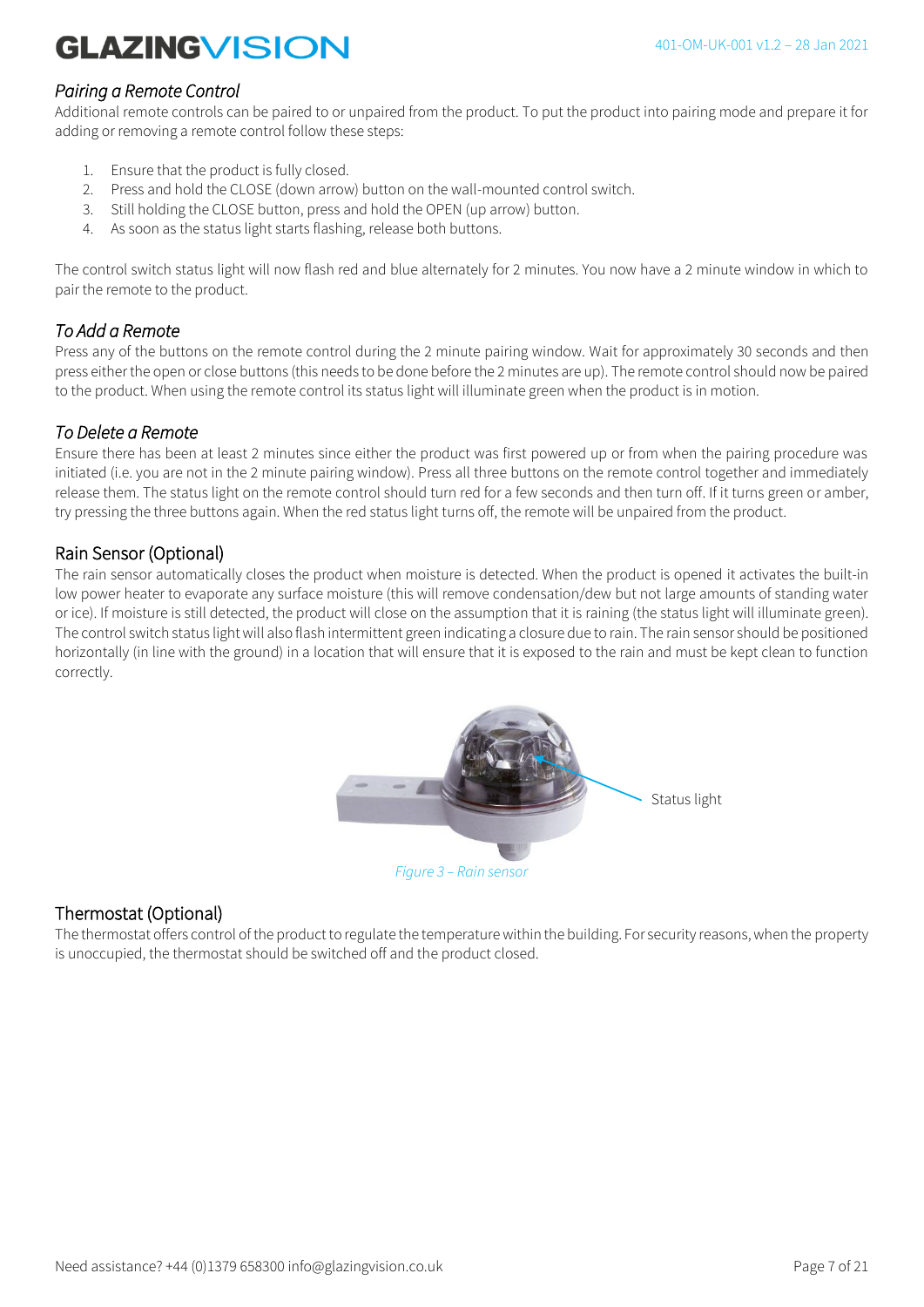### Battery Backup (Optional)

The battery backup supply provides an uninterruptable power source (24V DC) in the event of a mains power failure. It houses a 24V power supply, an Uninterruptable Power Supply (UPS) switch and two 5Ah batteries. This will allow full operation of the product for a limited period in the event of a power failure. The battery backup will resume normal operation once mains supply is restored. The battery backup is protected with a 15A breaker switch. Please note that mains power must be applied to the UPS before the DC output is activated. Product use should be kept to a minimum during mains failure to maintain battery efficiency.



*Figure 4 – Battery backup supply*

### Building Management System Integration (Optional)

The product can be connected to building management systems. Please contact Glazing Vision for further details if required.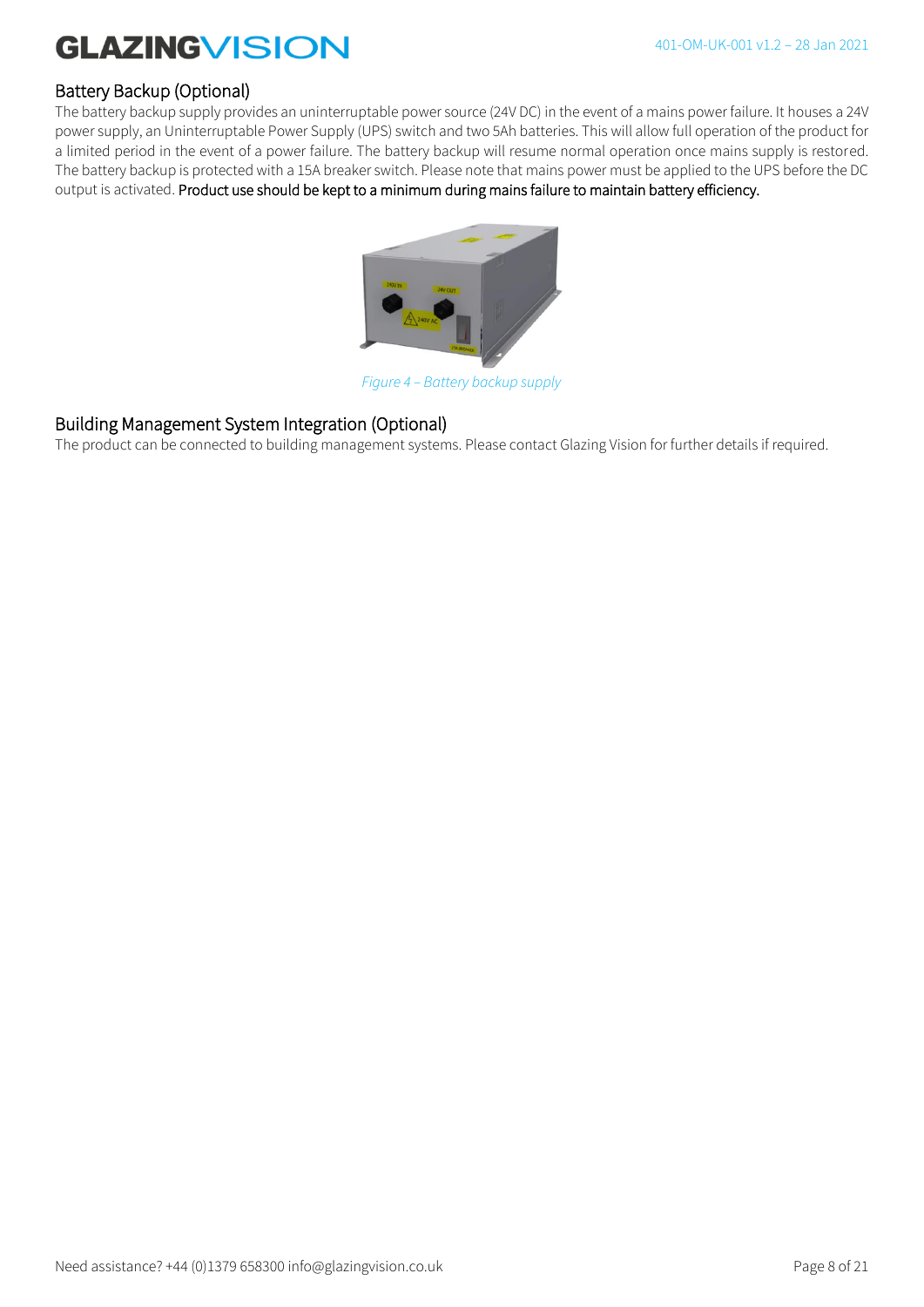### Electric Visionvent Manual Override

In the unlikely event of failure of the Electric Visionvent, it may be necessary to manually override the product and disengage the mechanisms to allow you to open/close the lid. Before considering manually overriding the product, several likely issues should be ruled out first. Check that power is being supplied to the Electric Visionvent, also check for any obstructions around the mechanisms, and lastly check that the wall switch is not showing any errors (if so, see the troubleshooting section). If none of these suggestions resolve the issue, then the product can be manually overridden.

### Stuck Open

If the Electric Visionvent is stuck in the open position and will not close electrically, the mechanisms can be removed to allow the lid to be closed manually. Manual override can be done from the inside. Do not attempt to manually override the product without a safe working platform.

Before disconnecting the mechanisms, prop the lid open on either side using two lengths of timber (it is important to use softwood to avoid damage to the aluminium extrusion). This will prevent the lid from falling when the mechanisms are disengaged. When working take care not to knock the supports out of place.

The override holes are located on the inside of the unit approximately 310 mm from the opening edge. Remove the cover caps to reveal the override pin (seen through the holes).



*Figure 5 – Manual override location*

Insert a 5 mm Allen key (supplied with the product) through the hole and engage with the cap head override pin. Support the weight of the lid and unscrew the bolts by turning anti-clockwise. Once both override bolts have been removed the main link arm will be free to move within the product's slide channel. The lid will be free to close.



*Figure 6 – Manual override bolt location*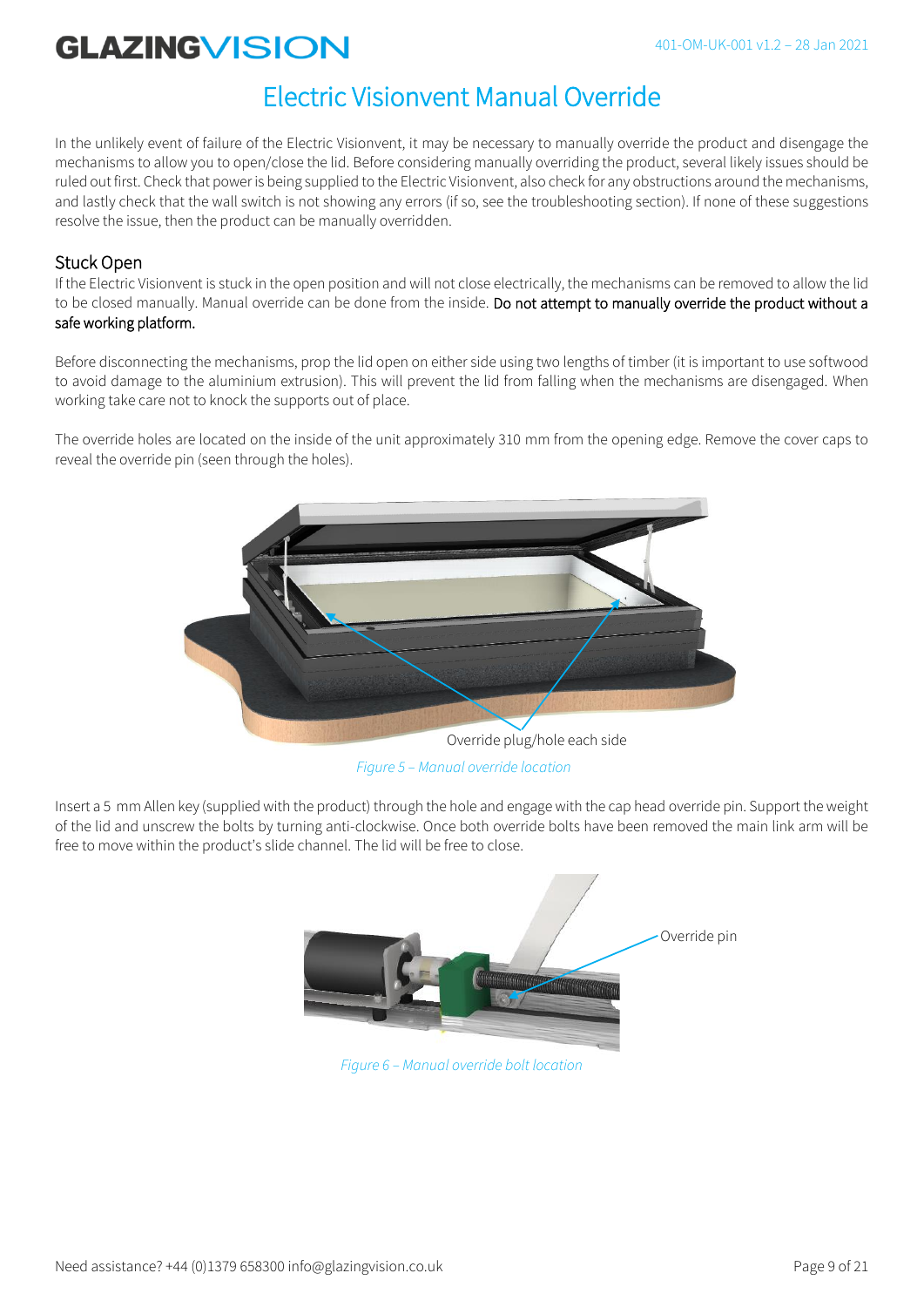To remove the mechanisms completely, they must be disconnected from the lid. Located at the end of each link arm is a hexagon head pivot pin screwed into the sliding shoe, these can then be unscrewed using a 13 mm spanner to free the lid.



*Figure 7 – Manual disconnect*

With the lid no longer supported by the mechanisms, the weight of the lid can be supported manually allowing the timber supports to be removed. The lid can then be lowered closed slowly (take care – it will be heavy), ensuring not to damage anything. Do not attempt to lift the lid without a safe working platform. Do not open the lid past 90°, otherwise the lid will disengage from its extruded hinge and become detached from the base frame. Should this happen, the lid can be reattached by positioning it at approximately 95° to the base and slotting the two halves of the hinge together. The unit should now be watertight, but not secure.

Please contact Glazing Vision for further assistance – the product will no longer be operational. Once the issue is resolved, the product should be reassembled then re-initialised.

### Stuck Closed

If the Electric Visionvent is stuck in the closed position and will not open electrically, the mechanisms can be disconnected to allow the lid to be opened manually. As the building will be watertight, manually overriding the Electric Visionvent from the closed position is best done when an engineer is on hand to resolve the issue. Manual override can be done from the inside. Do not attempt to manually override the product without a safe working platform.

Detach the mechanisms from the base following the steps in the previous section. Once disconnected, it will be possible to manually lift the lid open (take care - it will be heavy). Do not attempt to lift the lid without a safe working platform. Do not open the lid past 90°, otherwise the lid will disengage from its extruded hinge and become detached from the base frame. Should this happen, the lid can be reattached by positioning it at approximately 95° to the base and slotting the two halves of the hinge together.

Once the product is open, the mechanisms can be detached/reattached, and any problems can be diagnosed and resolved (contact Glazing Vision for assistance with this). Note that it may be necessary to prop the lid open using two lengths of timber (one either side of the product) so that it does not fall (it is important to use softwood to avoid damage to the aluminium extrusion). Any necessary work can now be carried out (when working take care not to knock the supports out of place).

Please contact Glazing Vision for further assistance – the product will no longer be operational. Once the issue is resolved, the product should be reassembled then re-initialised.

### Re-Initialisation

If the manual override has been used the product may require re-initialising. Once mains power has been restored, re-initialise the product by pressing close on the control switch. The product is then ready to resume normal service.

#### If further assistance is required, contact Glazing Vision to arrange for an engineer to visit and resolve the issue.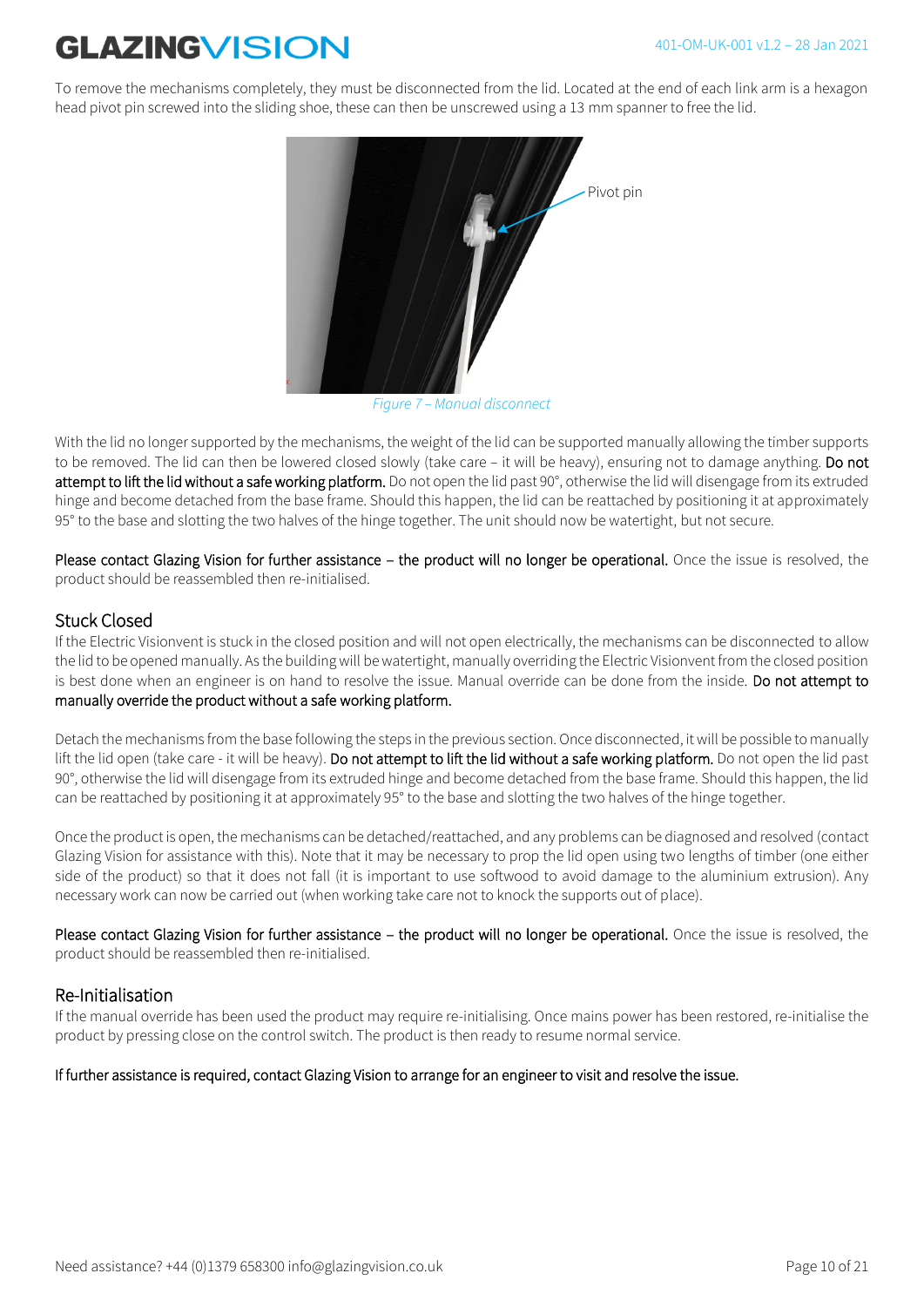### Electric Visionvent Troubleshooting

The Electric Visionvent control board monitors the operation of the product. If a fault is detected, the control board will disable the unit to prevent possible damage. Fault and standard conditions are indicated by the status light on the control switch. The following table shows the various status light displays and their meanings.

| <b>Status Light Shown</b>                            | Meaning                                                                                                                                                                                                                                                                      |
|------------------------------------------------------|------------------------------------------------------------------------------------------------------------------------------------------------------------------------------------------------------------------------------------------------------------------------------|
| Continuous green                                     | The product is moving as part of normal operation. If one touch opening/closing has been<br>activated, the status light will remain lit until the product stops moving.                                                                                                      |
| Intermittent green<br>(flashes every second)         | The product is closing but not under control of the operating switch or remote control e.g. due<br>to an optional extra (such as a rain sensor) activating. The status light will continue flashing<br>until the product stops moving.                                       |
| Intermittent green<br>(flashes once every 2 seconds) | The fire input connection (if specified) has been triggered. The status light will remain lit when<br>opening to the fire position and when stationary afterwards so long as the fire input is still<br>active.                                                              |
| Continuous blue                                      | Indicates that the product has timed out (has taken too long to open/close). This is to avoid<br>continuous operation of the motor(s) when there is a potential issue. So long as the cause has<br>been rectified, pressing the open/close button will clear this condition. |
| Intermittent blue                                    | Indicates an overcurrent or undercurrent condition (the current that the motor(s) are receiving<br>is outside of the set limits). So long as the cause has been rectified, pressing the open/close<br>button will clear this condition.                                      |
| Continuous red<br>(after power on/fault recovery)    | Indicates that the product requires initialisation/synchronisation. Pressing close on the wall<br>mounted switch will initiate synchronisation of the mechanism(s). The status light will flash red<br>whilst this is in progress.                                           |
| Intermittent red<br>(after power on/fault recovery)  | Indicates that the product is initialising/synchronising. The condition will clear automatically<br>when the product has initialised.                                                                                                                                        |
| Intermittent amber                                   | An unrecoverable fault has been detected by the controller and product operation has been<br>disabled. This state can be cleared by a button press combination (see table below) or<br>removing power (including backup batteries) from the product.                         |

If a fault occurs, please refer to the following table. Some faults with the unit may be easily corrected without the need for a site engineer to visit. Many faults can be cleared by resetting the board. To reset the system, switch off mains power briefly then switch the power back on again. Most faults should be cleared using this method, however, in the event the fault persists, please contact Glazing Vision for assistance.

| Problem                                | Possible Cause                       | Action                                          |
|----------------------------------------|--------------------------------------|-------------------------------------------------|
| Continuous blue                        | The product has taken too long to    | Check for possible obstructions or parts (e.g.  |
| Product has timed out.                 | open/close.                          | sensors) that may have been knocked out of      |
|                                        |                                      | place. Once clear, press the open/close         |
|                                        |                                      | button.                                         |
| Intermittent blue                      | Something is preventing the          | Check for and remove any obstructions to the    |
| Overcurrent/undercurrent fault.        | mechanisms from opening/closing.     | mechanisms. Once clear, press the open/close    |
|                                        |                                      | button.                                         |
|                                        | The lid is frozen to the base.       | Wait until the ice melts before attempting to   |
|                                        |                                      | operate the product.                            |
|                                        | The product been left inactive for a | This fault may occur after a long period of     |
|                                        | long period (a month or longer).     | inactivity, reset the product (turn it off/on   |
|                                        |                                      | using the mains isolator switch) and try again. |
| Continuous red                         | May occur after turning              | Press the close button on the wall mounted      |
| Synchronisation/initialisation state - | off/disconnecting the power when     | control switch to initiate synchronisation of   |
| the product needs to be initialised.   | the mechanisms were not in the       | the mechanism(s). The status light will flash   |
|                                        | closed position.                     | red whilst this is in progress.                 |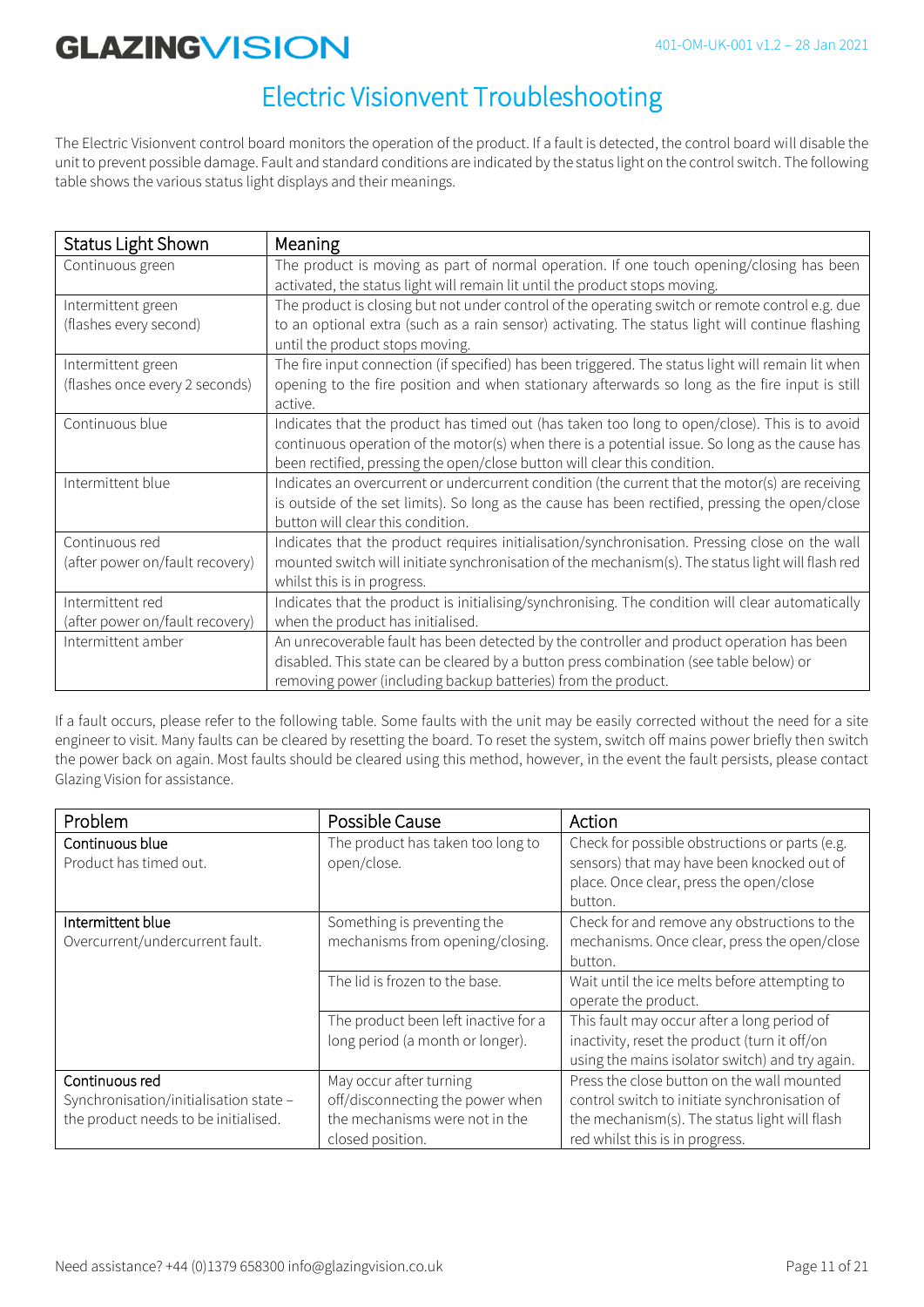| Intermittent amber<br>Fault lockout state - controller is<br>unable to reset itself and the product<br>has been disabled. | Cause unknown.                                                                                                       | Do not attempt to recover this fault without<br>being in full view of the product, ask for<br>assistance. To force a resynchronisation, press<br>both the up and down buttons of the wall<br>mounted control switch at the same time for<br>two seconds. The control switch status light<br>will then toggle through red, green and blue<br>colours, finishing with red. Press the down<br>button to close the product and initiate<br>synchronisation (the status light will flash red<br>whilst this is in progress). If one of the<br>mechanisms fails to move or if the fault is<br>triggered for a second time, do not attempt to<br>try again, and if required refer to the manual |
|---------------------------------------------------------------------------------------------------------------------------|----------------------------------------------------------------------------------------------------------------------|------------------------------------------------------------------------------------------------------------------------------------------------------------------------------------------------------------------------------------------------------------------------------------------------------------------------------------------------------------------------------------------------------------------------------------------------------------------------------------------------------------------------------------------------------------------------------------------------------------------------------------------------------------------------------------------|
|                                                                                                                           |                                                                                                                      | override instructions to close the product.                                                                                                                                                                                                                                                                                                                                                                                                                                                                                                                                                                                                                                              |
| The product opens or closes for no<br>apparent reason.                                                                    | The rain sensor (if specified) is dirty<br>or still wet triggering the product to<br>close.                          | If it is raining wait until the rain stops before<br>trying to open the product. If the rain sensor<br>needs cleaning, open the product and isolate<br>the power supply, then clean the rain sensor.                                                                                                                                                                                                                                                                                                                                                                                                                                                                                     |
|                                                                                                                           | The thermostat (if specified) is<br>reacting to a change in temperature<br>and triggering the product to<br>operate. | Check that the thermostat is set to the desired<br>temperature setting.                                                                                                                                                                                                                                                                                                                                                                                                                                                                                                                                                                                                                  |
|                                                                                                                           | The BMS system (if specified) is<br>operating the product remotely.                                                  | Check that the BMS system is functioning<br>correctly.                                                                                                                                                                                                                                                                                                                                                                                                                                                                                                                                                                                                                                   |
| The rain sensor is not working.                                                                                           | The rain sensor is located in a<br>position where it is shielded from<br>the rain or the sensor is dirty.            | Check the positioning of the rain sensor and<br>move it to a more exposed position (a Glazing<br>Vision engineer may be required for this task).<br>If the rain sensor needs cleaning, open the<br>product and isolate the power supply, then<br>clean the rain sensor.                                                                                                                                                                                                                                                                                                                                                                                                                  |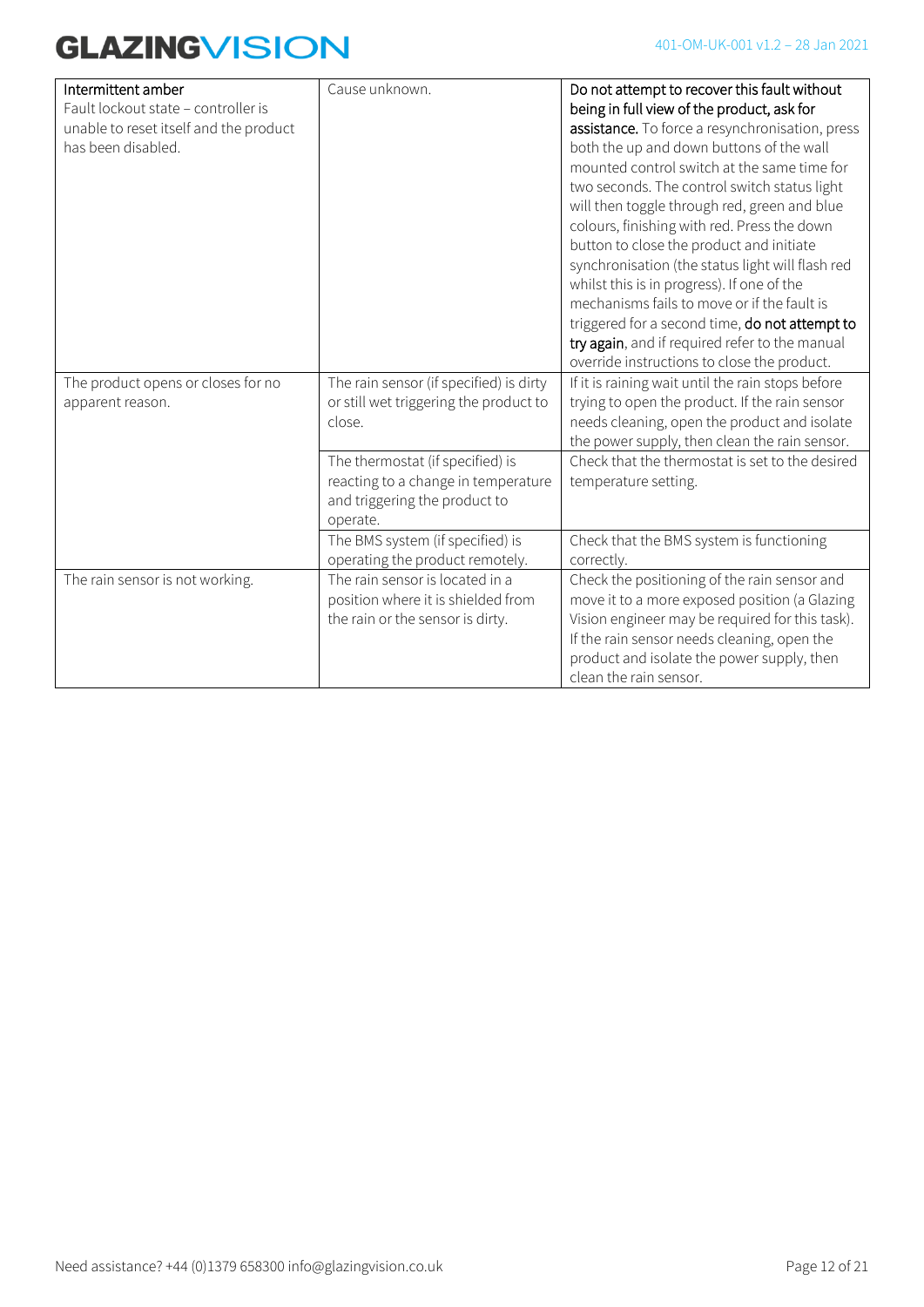### Chain Actuated Visionvent Controls and Operation

### Control Switch

The standard operation is via the supplied wall switch and can be operated by pressing and holding the switch in the required direction to open or close. If the switch is released prior to the product reaching a fully open or closed position the product will stop. If the switch is held the product will stop when it is fully open or closed (at this point the switch can be released).



*Figure 8 – Rocker switch*

### Rain Sensor and Thermostat (Optional)

The rain sensor will override the vent and automatically close the product in the event of rain. It also allows the Chain Actuated Visionvent to open automatically when ambient temperature exceeds your desired setting.



*Figure 9 – Rain sensor and thermostat unit*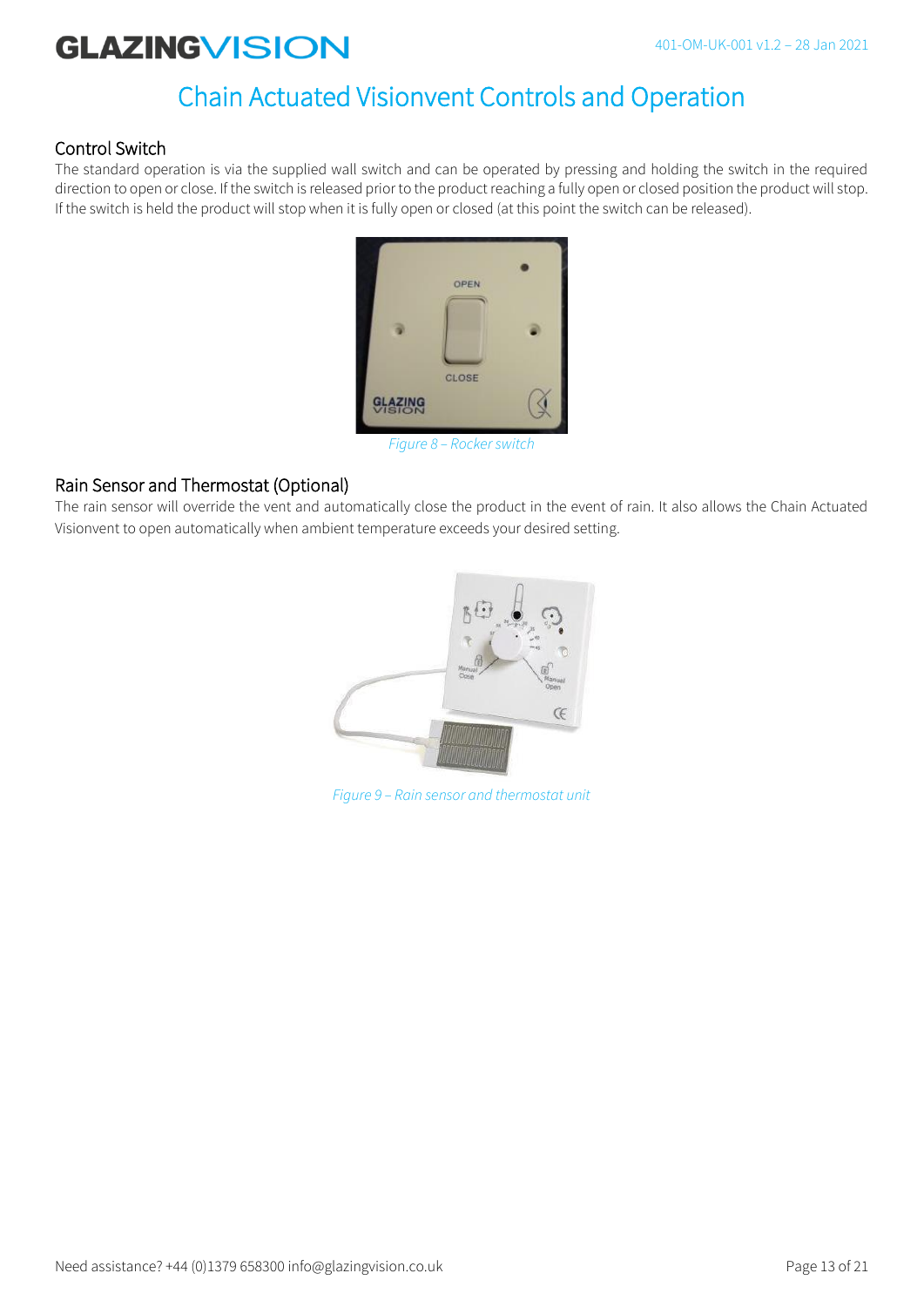### Chain Actuated Visionvent Manual Override

In the unlikely event of failure of the Chain Actuated Visionvent, it may be necessary to manually override the product. Before considering manually overriding the product, several likely issues should be ruled out first. Check that power is being supplied to the Chain Actuated Visionvent, also check for any obstructions around the mechanisms. If none of these suggestions resolve the issue, then the product can be manually overridden.

#### Stuck Open

If the Chain Actuated Visionvent is stuck in the open position and will not close electrically, the mechanisms can be removed to allow the lid to be closed manually. Manual override can be done from the inside. Do not attempt to manually override the product without a safe working platform.

Before disconnecting the chain, prop the lid open on either side using two lengths of timber (it is important to use softwood to avoid damage to the aluminium extrusion). This will prevent the lid from falling when the mechanisms are disengaged. When working take care not to knock the supports out of place.

The pin that links the chain to the lid fixing bracket can then be removed by first removing the clip. Lower the chain down carefully, do not let the chain drop as this may damage the product. Do this for all chain actuators in the product.



*Figure 10 – Manual disconnect*

With the lid no longer supported by the mechanisms, the weight of the lid can be supported manually allowing the timber supports to be removed. The lid can then be lowered closed slowly (take care – it will be heavy), ensuring not to damage anything. Do not attempt to lift the lid without a safe working platform. Do not open the lid past 350 mm as this may cause damage to the product. The unit should now be watertight, but not secure.

Please contact Glazing Vision for further assistance – the product will no longer be operational. Once the issue is resolved, the product should be reassembled then re-initialised.

### Stuck Closed

If the Chain Actuated Visionvent is stuck in the closed position and will not open electrically, the mechanisms can be disconnected to allow the lid to be opened manually. As the building will be watertight, manually overriding the Chain Actuated Visionvent from the closed position is best done when an engineer is on hand to resolve the issue. Manual override can be done from the inside. Do not attempt to manually override the product without a safe working platform.

The override holes are located on the inside of the unit on the opening edge. Remove the cover caps to reveal the mechanism fixings (seen through the holes).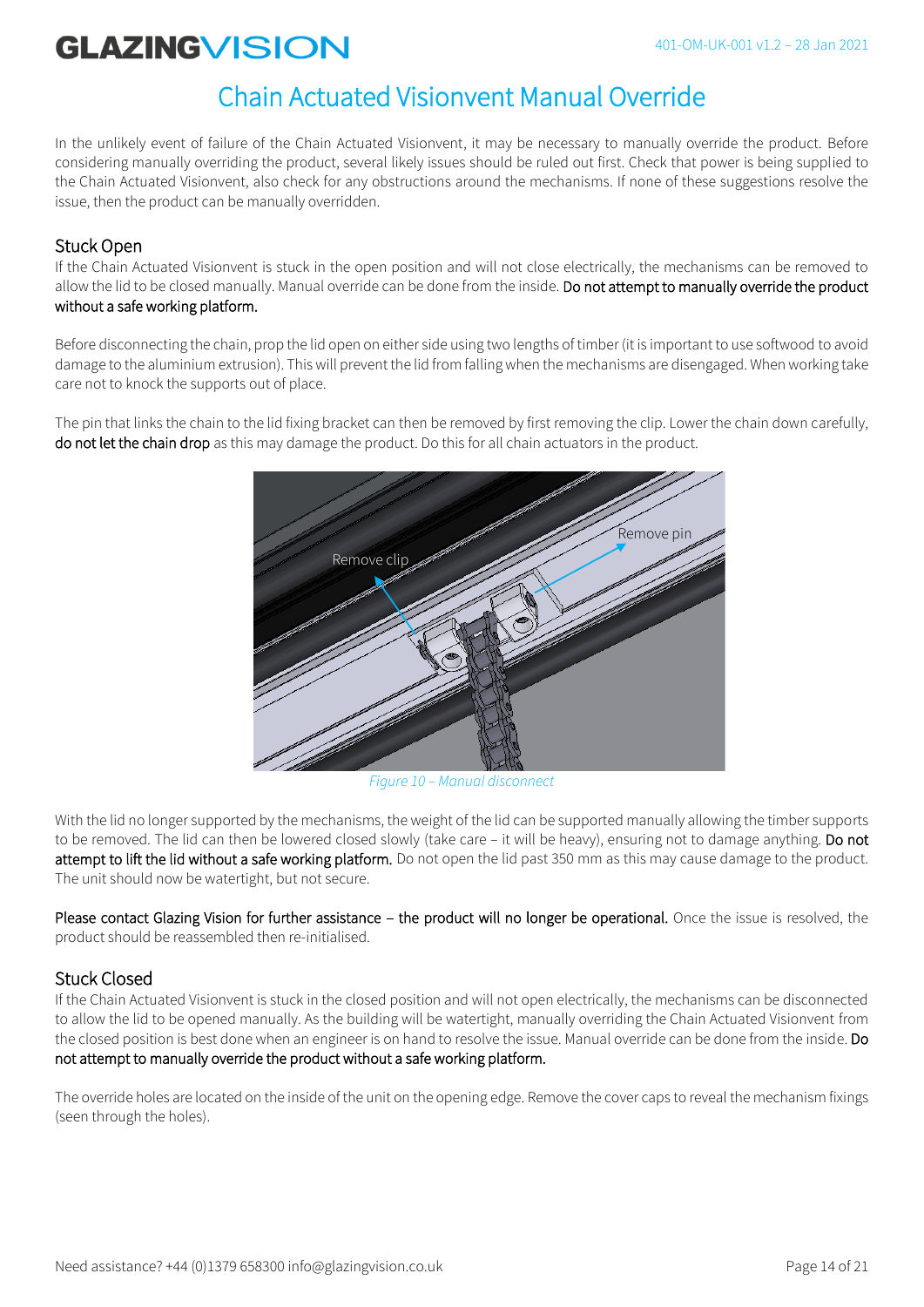

*Figure 11 – Chain Actuated Visionvent override positions*

Insert a 5 mm Allen key and rotate it anticlockwise to remove the fixings. Do this for all fixings present. This will free the chain actuator(s) from the base frame.

The lid can now be opened (take care – it will be heavy). Do not attempt to lift the lid without a safe working platform. Do not open the lid past 95°, otherwise the lid will disengage from its extruded hinge and become detached from the base frame. Should this happen, the lid can be reattached by positioning it at approximately 95° to the base and slotting the two halves of the hinge together. When closed, the unit should now be watertight, but not secure.

Once the product is open, the chain actuators can be detached/reattached, and any problems can be diagnosed and resolved (contact Glazing Vision for assistance with this). Note that it may be necessary to prop the lid open using two lengths of timber (one either side of the product) so that it does not fall (it is important to use softwood to avoid damage to the aluminium extrusion). Any necessary work can now be carried out (when working take care not to knock the supports out of place).

Please contact Glazing Vision for further assistance – the product will no longer be operational. Once the issue is resolved, the product should be reassembled then re-initialised.

### Re-Initialisation

If the manual override has been used the product may require re-initialising. Once mains power has been restored, re-initialise the product by pressing close on the control switch. The product is then ready to resume normal service.

If further assistance is required, contact Glazing Vision to arrange for an engineer to visit and resolve the issue.

### Chain Actuated Visionvent Troubleshooting

If the vent fails to operate, please check the mains supply is switched on and all connections are terminated correctly.

If further assistance is required, contact Glazing Vision to arrange for an engineer to visit and resolve the issue.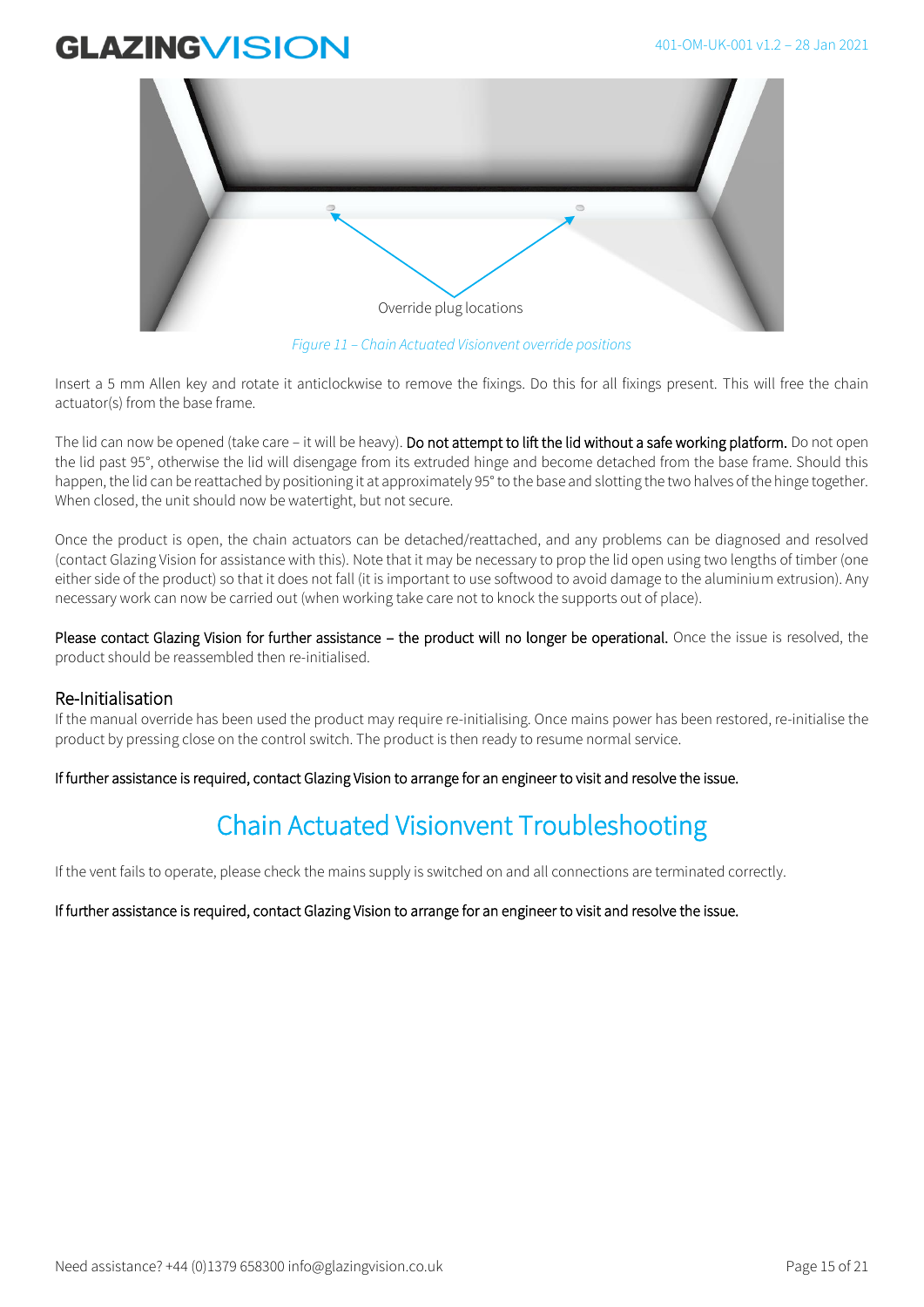### Manual Crank Visionvent Operation

### Opening and Closing the Manual Crank Visionvent

The product is opened and closed by turning the hook eye on the end of the telescopic spindle with the supplied crank handle. When viewed from below, a clockwise rotation opens the product. When closing the product take care not to over tighten the telescopic spindle when it reaches the end of its travel to avoid causing damage to the spindle or its fixings. See the installation manual for detailed instructions on how to set up the crank handle to prevent overtravel and possible damage in the closed position.



*Figure 11 – Opening/closing spindle*

### Manual Crank Visionvent Manual Override

If the Manual Crank Visionvent is stuck in the open/closed position and there is an issue with the spindle, then the spindle can be detached from the mounting brackets. If the product is open, then before disconnecting the spindle, prop the lid open on either side using two lengths of timber (it is important to use softwood to avoid damage to the aluminium extrusion). This will prevent the lid from falling when the crank is disengaged. When working take care not to knock the supports out of place. If required, the mounting brackets for the spindle can also be detached from the product. For more information on how to do this, and how to detach the spindle, please see the installation manual.

With the lid no longer supported by the spindle, the weight of the lid can be supported manually allowing the timber supports to be removed. The lid can then be lowered closed slowly (take care – it will be heavy), ensuring not to damage anything. Do not attempt to lift the lid without a safe working platform. Do not open the lid past 90°, otherwise the lid will disengage from its extruded hinge and become detached from the base frame. Should this happen, the lid can be reattached by positioning it at approximately 95° to the base and slotting the two halves of the hinge together. When closed, the unit should now be watertight, but not secure.

#### If further assistance is required, contact Glazing Vision to arrange for an engineer to visit and resolve the issue.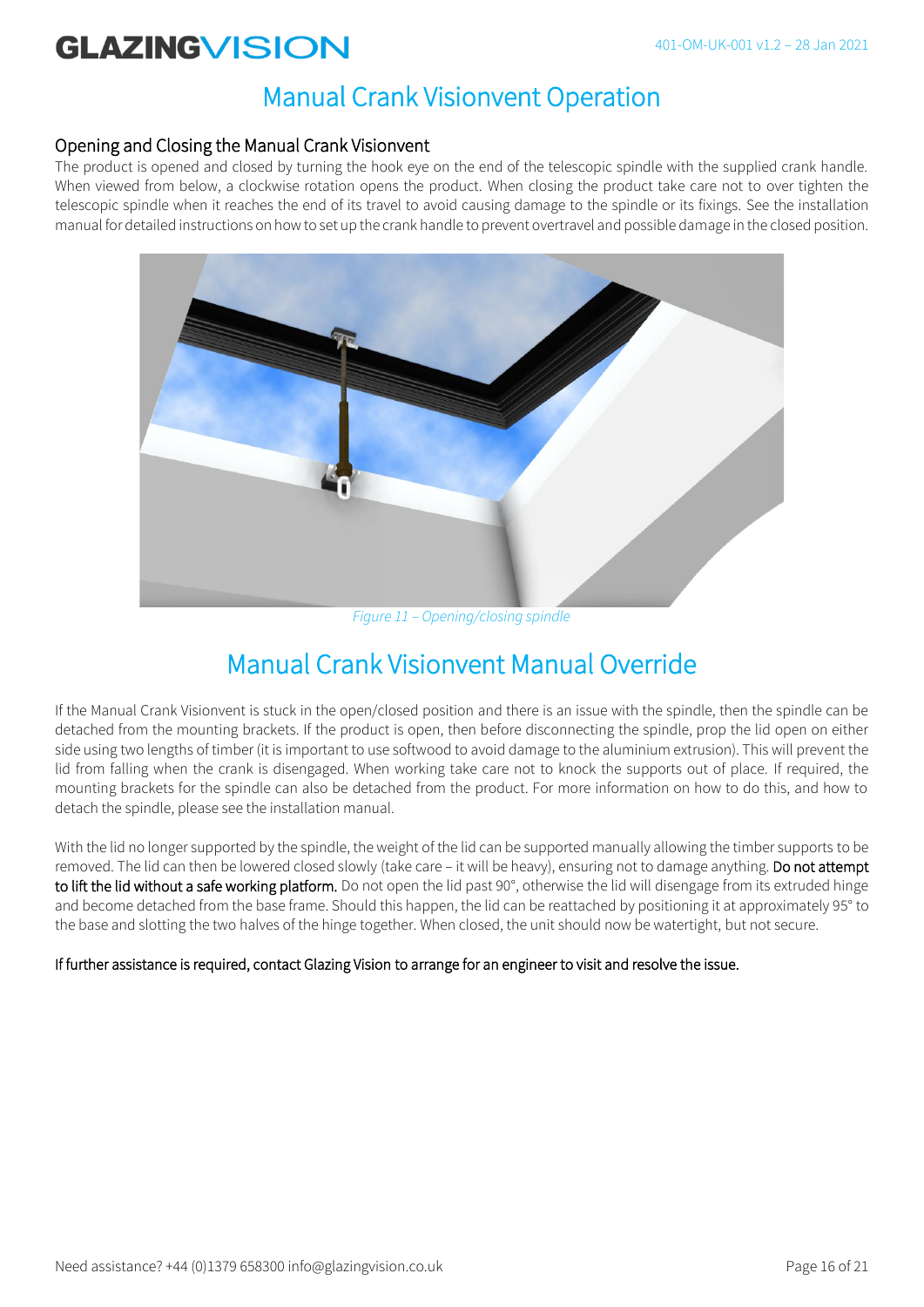### Glass Specification and Breakage Instructions

### Glass Specification

Various options are available at time of order. If specific data is required for the glazing, please contact your supplier for a glass data sheet covering the specification installed within your unit.

### Breakage Instructions

Glass breakage is not covered under the product warranty. In the event of the glass being damaged please contact Glazing Vision for assistance.

### Routine Testing and Maintenance

### General Maintenance and Safety

To keep the Visionvent in good working order there are a few basic points that should be observed:

- Do not place anything on, or cause obstruction to the moving section of the product when opening the unit as this may cause damage to the unit's mechanisms and/or prevent it from opening.
- Do not walk or sit on the unit.
- Make sure that fingers and other obstructions are clear of the product and its mechanisms during any operation, severe damage/injury may be caused.
- Do not touch the motors/mechanisms after operating the unit as they may become hot.
- Do not remove the cover plate protecting the control board, as this may allow the controls to become damaged.
- Do not allow unauthorised persons (e.g. children) to operate the product as this may lead to injury or damage to the product.

#### Specific Maintenance Requirements

Maintenance must only be carried out by suitably qualified personnel\*. The following maintenance requirements must be completed and logged on the sheets at the back of this manual. Glazing Vision can offer a service/maintenance contract – please contact us for further details.

\*Suitably qualified assumes Glazing Vision Engineers or Approved Installers (installers that have attended a Glazing Vision installation training course for this product and carry 'Approved Installer' status), or an experienced electro-mechanical service engineer.

### *Monthly Requirements*

- The product should be fully opened and closed to ensure that the seals are free, and the mechanisms function evenly.
- Lubricate (WD-40 Specialist High Performance Silicone Lubricant or equivalent) the spindle thread (manual crank only).

### *Annual Requirements (at least annual - recommended every 6 months)*

- Check the integrity of the glazing unit (there should not be any misting or condensation).
- Check that all moving parts are free from debris.
- Grease (Shell Gadus s2 v220 2 or equivalent) the mechanism leadscrews (electric only).
- Lubricate (WD-40 Specialist High Performance Silicone Lubricant or equivalent) all other moving parts and check they move freely.
- Check that the mechanisms are straight and true.
- Check that all fixings are appropriately tightened.
- Check that access to the overrides is clear and advise the relevant party to amend if not.
- Check all electrical cables and ensure that they are not trapped and/or damaged (electric only).
- Check that no water is in the unit.
- Clean and inspect all rubber/silicone seals, contact Glazing Vision to arrange for replacement seals to be fitted if required.
- Check that electrical connections are well made and secure (electric only).
- Check that the control switch does not show any errors (electric only).
- Test the operation.
- Test any optional extras present (electric only).

### *Every 5 Years*

Replace backup batteries (if present).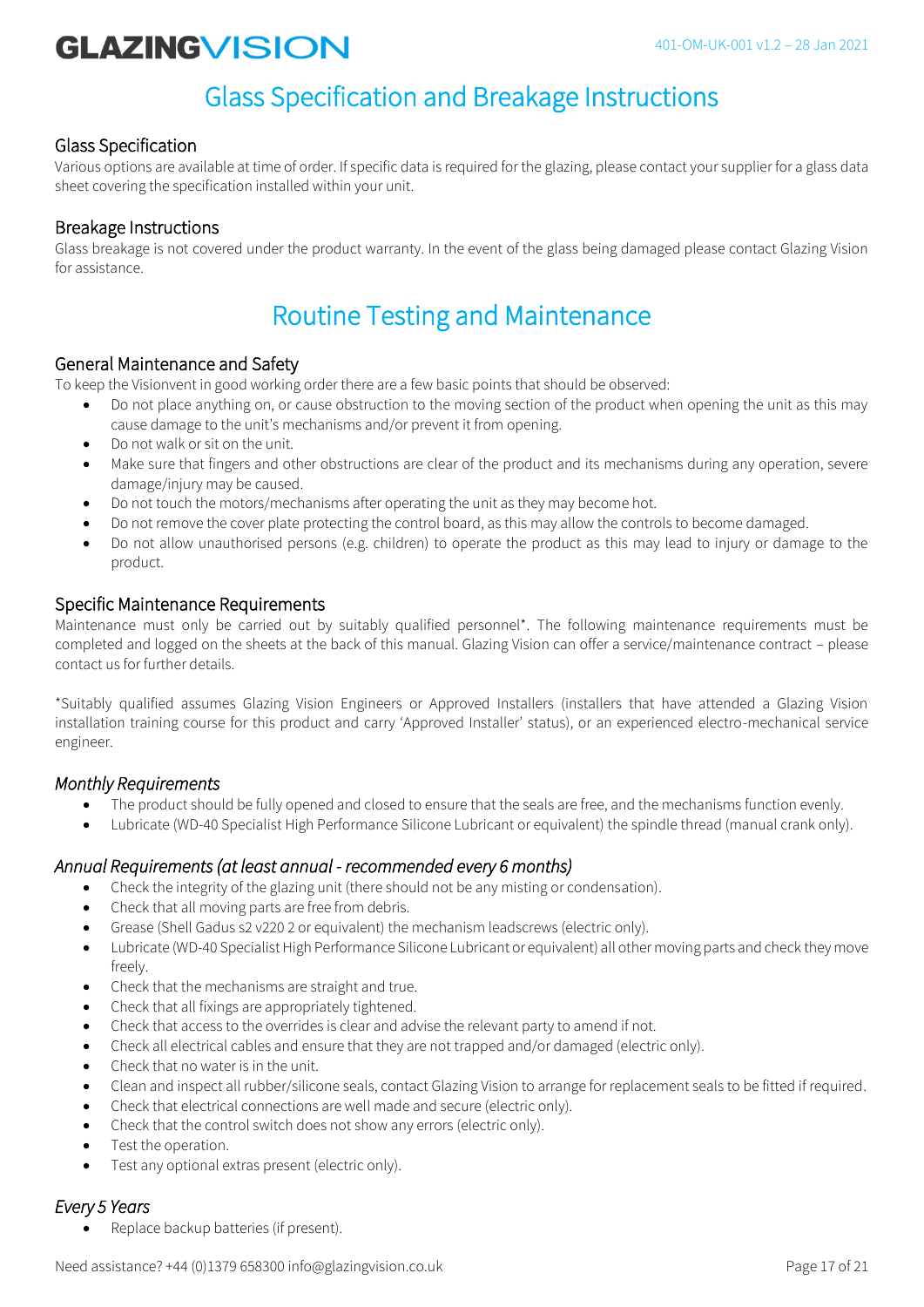#### *Cleaning Requirements*

Regular cleaning should be carried out, increasing the frequency if the area is subject to excess debris such as falling leaves or heavy soiling from atmospheric pollution. Due to the Visionvent's unique bonding method and the pitch built into the upstand, there should be no water ponding on the glass when installed correctly.

Any standard glass cleaning product can be used to clean the glass units. However, take care not to use abrasive materials or cleaners as this may affect the unit and its finish. The framework of the unit can be cleaned using warm soapy water with a soft lint free cloth. It is important to avoid getting water into the internal channels of the product framework. Therefore, Glazing Vision highly recommends carrying out any cleaning of the product whilst in the closed position.

- Clear any debris from and around the unit.
- Clean the glass and inspect the integrity of the glazing unit.
- Clean the frame and inspect the finish integrity.
- Clean and inspect all rubber/silicone seals, contact Glazing Vision to arrange for replacement seals to be fitted if required.
- Clean the rain sensor (if present).

### Disposal at End of Life

Glazing Vision design products with ease of recyclability at end of life in mind. Many of the main components used are widely recyclable and we encourage you to recycle the unit and/or dispose of the component parts responsibly, in accordance with the guidance from your local authority.

This product comprises the following materials:

| Aluminium framework and corner brackets       | Widely accepted for recycling at local recycling depots.                                                                                                                                                                                                                        |
|-----------------------------------------------|---------------------------------------------------------------------------------------------------------------------------------------------------------------------------------------------------------------------------------------------------------------------------------|
| Stainless steel                               | Widely accepted for recycling at local recycling depots.                                                                                                                                                                                                                        |
| (Fixings, nuts, bolts, screws, brackets etc.) |                                                                                                                                                                                                                                                                                 |
| Glass                                         | Widely accepted for recycling. Check disposal locations with your local recycling<br>depot.                                                                                                                                                                                     |
| PVC/nylon/plastic                             | Recyclable - check disposal with your local recycling depot.                                                                                                                                                                                                                    |
| Rubber seals and silicone sealant             | Not currently recyclable.                                                                                                                                                                                                                                                       |
| Electrical components                         | If your unit is repaired or decommissioned by Glazing Vision, we will remove and<br>recycle the electrical components under our producer obligations. Alternatively,<br>please dispose of as Waste Electrical and Electronic Equipment (WEEE) at your<br>local recycling depot. |
| <b>Batteries</b>                              | If your unit is repaired or decommissioned by Glazing Vision, we will remove and<br>recycle any batteries under our producer obligations. Alternatively, please dispose<br>of as segregated battery waste at your local recycling depot.                                        |

### Security and Certification

The Visionvent is designed with security as a priority. The mechanisms cannot be back driven and cannot be tampered with from the outside. It is tested to LPS2081 Issue 1:2015. It is approved by the Loss Prevention Certification Board (Cert/LPCB ref: 1347a) and Secured by Design:

#### Secure (Security Rating A)

The inner pane must be at least 8.8 mm PVB laminated glass (two 4 mm thick panes separated by an 0.8 mm thick PVB interlayer).

#### Secure+ (Security Rating B) (Electric Visionvent only)

The inner pane must be at least 9.5 mm ionomer laminated glass (two 4 mm thick panes separated by a 1.5 mm thick ionomer interlayer).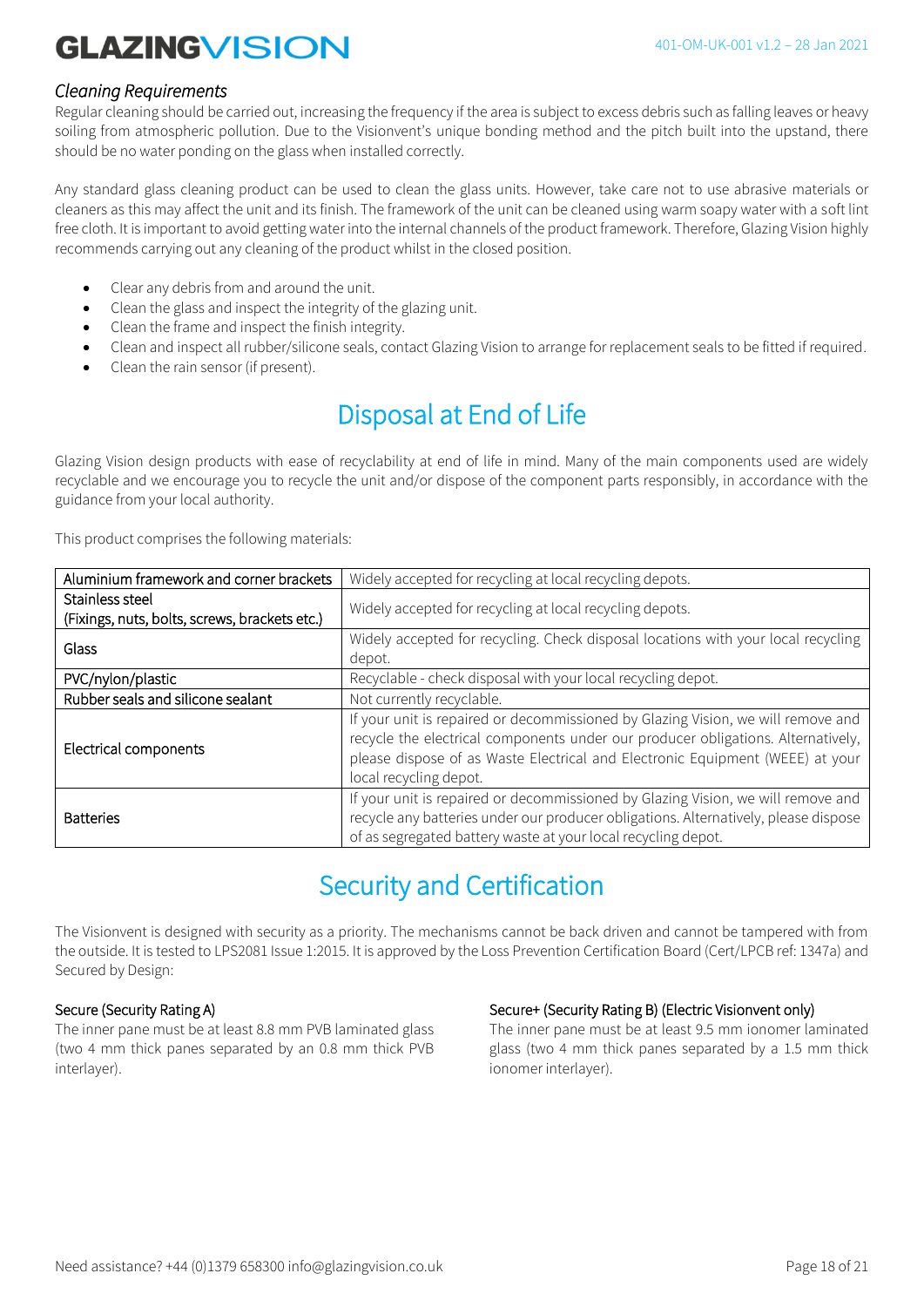### Serial Number

Each Glazing Vision product has a unique serial number. A label giving this serial number is affixed to the exterior of Visionvent. This number should be recorded within the maintenance log section of this manual for future reference. If you need to contact us for any reason, Glazing Vision may ask for the product's serial number to enable us to assist with your enquiry.



### Warranty Information

A warranty document will be provided with the product. If this is misplaced it can be found at www.glazingvision.co.uk/resources/warranties. To ensure the warranty is maintained, the product must be regularly maintained/serviced in accordance with the instructions in this manual.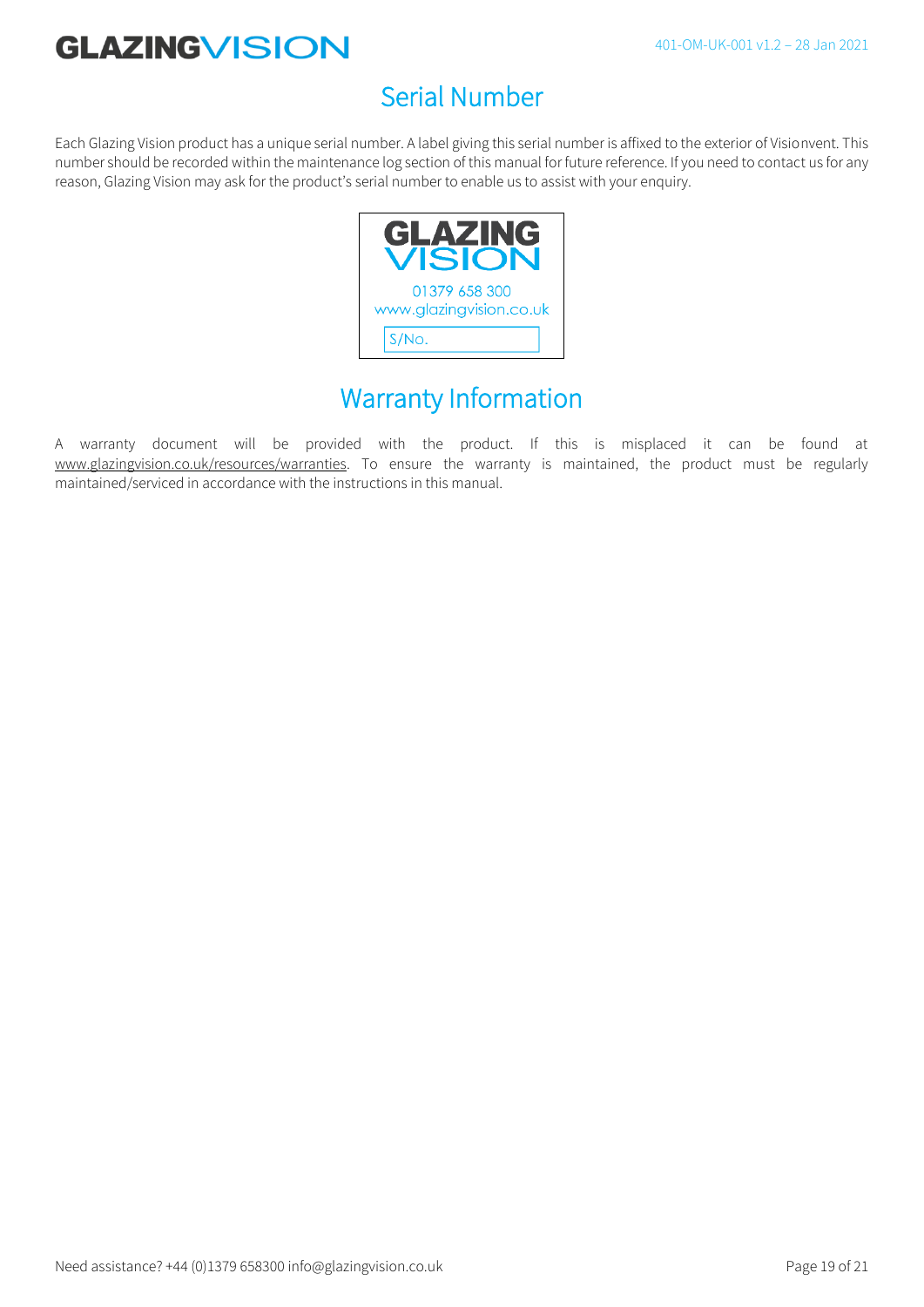## Maintenance Log

Project Address: ………………………………………………………………………………………………………………………………….

Unit Serial Number: ……………………………………………………………………………………………………………………………...

| <b>Work Completed</b>                                                                    | <b>Notes</b> | Name | Date |
|------------------------------------------------------------------------------------------|--------------|------|------|
| Annual Requirements yes/no<br>Battery Replacement yes/no<br>Cleaning Requirements yes/no |              |      |      |
| Annual Requirements yes/no<br>Battery Replacement yes/no<br>Cleaning Requirements yes/no |              |      |      |
| Annual Requirements yes/no<br>Battery Replacement yes/no<br>Cleaning Requirements yes/no |              |      |      |
| Annual Requirements yes/no<br>Battery Replacement yes/no<br>Cleaning Requirements yes/no |              |      |      |
| Annual Requirements yes/no<br>Battery Replacement yes/no<br>Cleaning Requirements yes/no |              |      |      |
| Annual Requirements yes/no<br>Battery Replacement yes/no<br>Cleaning Requirements yes/no |              |      |      |
| Annual Requirements yes/no<br>Battery Replacement yes/no<br>Cleaning Requirements yes/no |              |      |      |
| Annual Requirements yes/no<br>Battery Replacement yes/no<br>Cleaning Requirements yes/no |              |      |      |
| Annual Requirements yes/no<br>Battery Replacement yes/no<br>Cleaning Requirements yes/no |              |      |      |
| Annual Requirements yes/no<br>Battery Replacement yes/no<br>Cleaning Requirements yes/no |              |      |      |
| Annual Requirements yes/no<br>Battery Replacement yes/no<br>Cleaning Requirements yes/no |              |      |      |
| Annual Requirements yes/no<br>Battery Replacement yes/no<br>Cleaning Requirements yes/no |              |      |      |
| Annual Requirements yes/no<br>Battery Replacement yes/no<br>Cleaning Requirements yes/no |              |      |      |
| Annual Requirements yes/no<br>Battery Replacement yes/no<br>Cleaning Requirements yes/no |              |      |      |
| Annual Requirements yes/no<br>Battery Replacement yes/no<br>Cleaning Requirements yes/no |              |      |      |